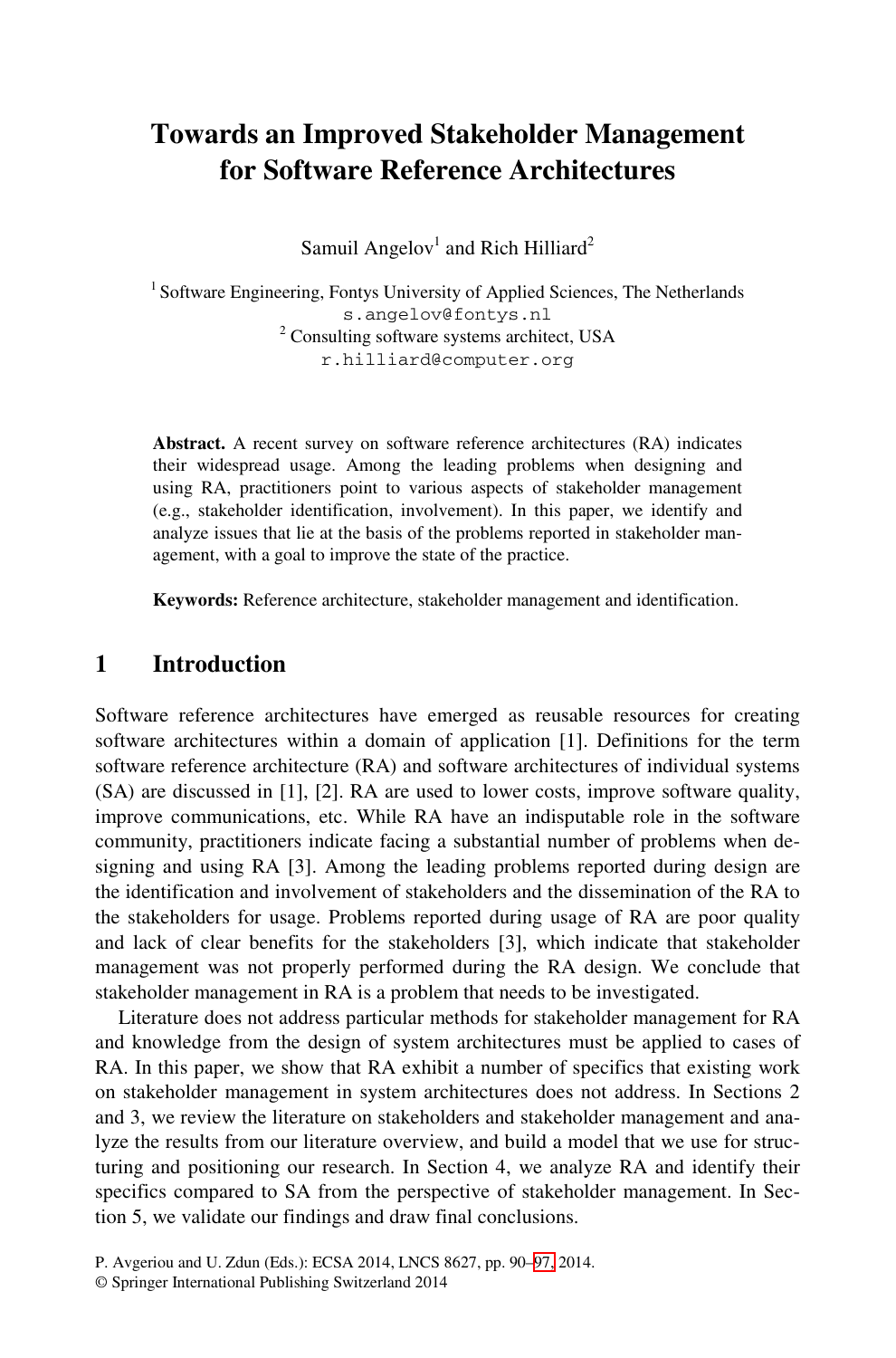# **2 Literature Review**

We start our literature review with an overview of the domain of organizational science, as it sets the fundaments of the stakeholder notion. Next, we discuss the software engineering and software architecting domains.

#### **2.1 Stakeholders in Organization Management**

**Definitions of "Stakeholder".** Freeman [4] defines a stakeholder in an organization as "any group or individual who can affect or is affected by the achievement of the organization's objectives". Mitchell *et al*. summarize definitions found in the organizational literature until 1997 [5] and categorize them as either broad [4] or narrow (based on various "relevance properties" an entity may have for an organization). They point out that the notion of a "stake" is the leading one in defining who can be a stakeholder. Project management methods (e.g., PRINCE2, PMI) naturally focus on the relationship between entities and a project [6]. An overview of the historical development of the stakeholder concept is provided in [7].

**Stakeholder Categories and Methods.** In [5], a method for stakeholder identification is proposed. The method is based on three attributes: power, legitimacy and urgency. Possession of one or more of these attributes indicates a stakeholder. Classes of stakeholders are defined on the basis of combinations of the three attributes. The method is applied in a number of case studies (e.g., in [8]). Two approaches for stakeholder identification are discussed in [9]. In the first approach, named the *relationship approach*, stakeholders are identified on the basis of their relations with the organization. The types of relations which serve as a basis for the identification of stakeholders are defined to be voluntarism, mutual benefit, and community membership. In the second approach, named the *assignment approach*, the relations are based on moral considerations. The classification scheme in [10] identifies two classes of stakeholders, *actively involved* and *passively involved*. A stakeholders management process model is proposed in [7]. Stakeholder identification, defined as the first step in this process model, is based on the stakeholder categorization scheme proposed in [11], where primary (critical for the organization's survival), secondary (not critical), and public (infrastructure and legislation framework providers) types of stakeholders are defined. Vos and Achterkamp [10] argue that in addition to the stakeholder classification, stakeholder identification should be augmented with procedural guidelines that define how a stakeholder classification scheme should be applied to identify actual stakeholders and that classification schemes should be *context specific*, shifting the focus from the organization at-large to specific types of projects. In [7], [10] references to other stakeholder classification schemes are provided.

### **2.2 Stakeholders in Software Engineering**

**Definitions of "Stakeholder".** Within software engineering, the focus on stakeholders pertains to requirements definition: "Requirements are the basis for every project, defining what the stakeholders  $(...)$  in a potential new system need from it" [12].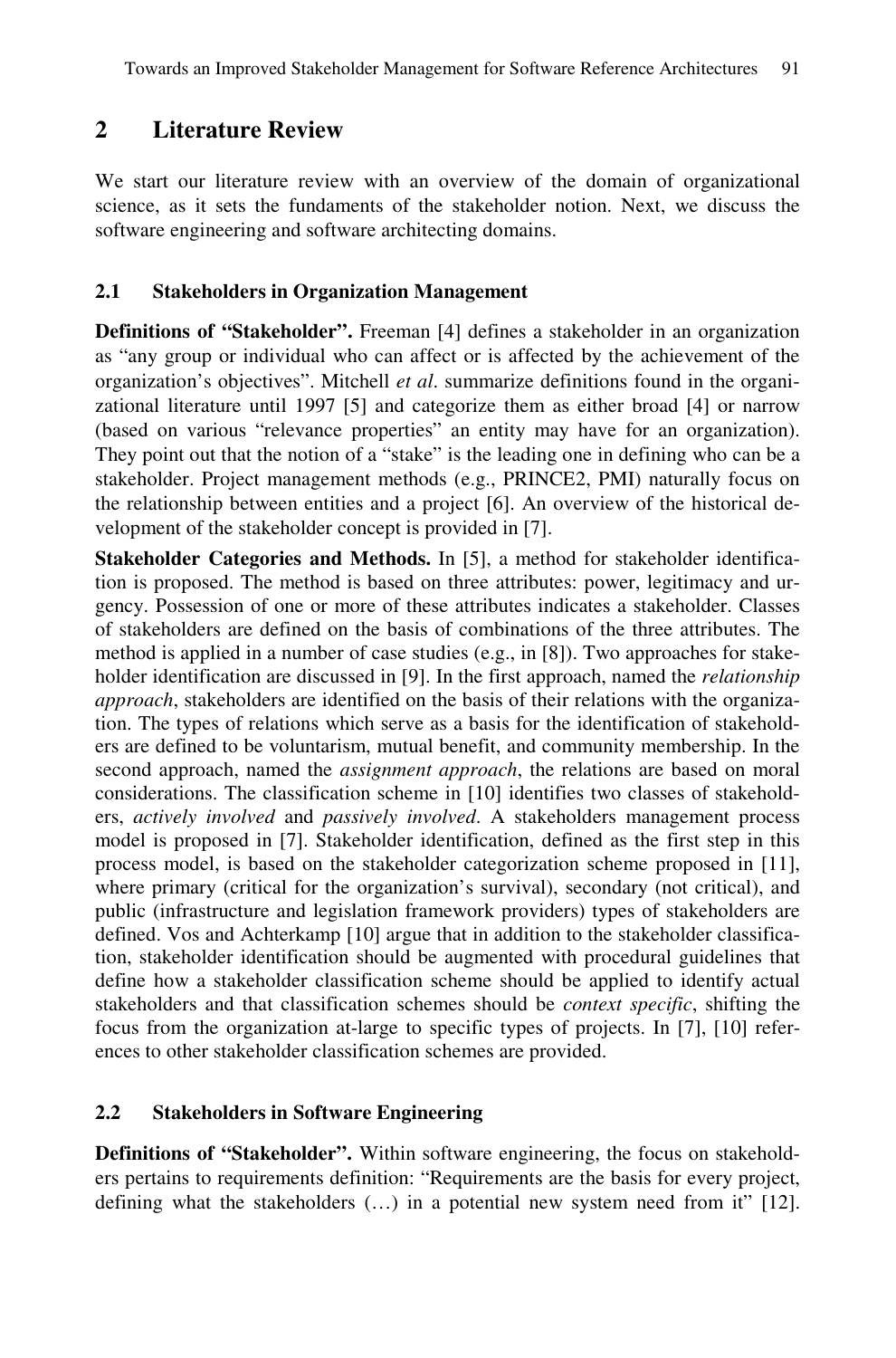The authors of [13] provide references to stakeholder definitions. According to [14], a *project* stakeholder is "someone who gains or loses  $(...)$  as a result of that project".

In software architecting, a *software system* stakeholder is an "individual, team, or organization (or classes thereof) with interests in, or concerns relative to, a system"  $[15]$ <sup>1</sup>. Stakeholders and their concerns drive architecture-related decisions, in particular architecture representation [16]. Rozanski and Woods [17], following IEEE Std 1471:2000 [15], define a stakeholder in a *software architecture* as "a person, group, or entity with an interest in or concern about the realization of the architecture".

**Stakeholder Categories and Methods.** Stakeholder categorization has been seen as the core of stakeholder identification and management in software engineering. Efforts to categorize stakeholders are reported for example in [18], [19], [17], [20]. McManus notes that "stakeholder involvement is generally context-specific; what works in one situation may not be appropriate in another" [21]. He classifies stakeholders into *primary*, *secondary*, *external*, and *extended*. Preis *et al.* propose a stakeholder classification framework based on system science techniques [22]. The stakeholders are divided into two classes: *goal oriented* and *means oriented*. A conceptual summary of classifications schemes in the literature is provided in [23].

A number of efforts defining methods for stakeholder identification exist. Sharp *et al.* [13] propose an approach for identification of stakeholders of a software system based on categorizing the interactions in a project between the stakeholders. The stakeholders are typed as *baseline*, *satellite*, *client* and *supplier* stakeholders. Baseline stakeholders (users, developers, legislators and decision-makers) are the starting point from which stakeholders of the other types are identified. In [14], an approach for the stakeholder identification and managing their involvement is proposed. The stakeholder classification scheme is based on the "onion model", where stakeholders may take different positions depending on how closely they are related to the system (at the center of the onion). MacManus also pays attention to the stakeholders' involvement [21]. He notes that stakeholder involvement is based on the central goal and project objectives. The work in [23] focuses on stakeholder identification in the development projects for inter-organizational systems.

#### **2.3 Stakeholders in Reference Architectures**

In [1], the stakeholders are classified based on the number of RA receiving organizations, their role in the RA design process, and the type of organization they represent. In a case study made of five Dutch municipalities [24], Galster *et al.* discuss two stakeholder categories: the customers and software vendors who are applying RA. Martínez-Fernández *et al.* [25] consider RA in a specific context: a software consultancy company defining for their clients RA and define two types of stakeholders: the RA team (software architects and architecture developers) and "concrete software architecture teams" (the application builders). Cloutier *et al.* [26] mention stakeholders of RA to be ranging from engineers to business managers and customers. Notably, one of their conclusions is that further research on the stakeholders of RA is needed.

j

<sup>&</sup>lt;sup>1</sup> The stakeholder concept is treated in a broader sense in  $[8]$  and  $[9]$ .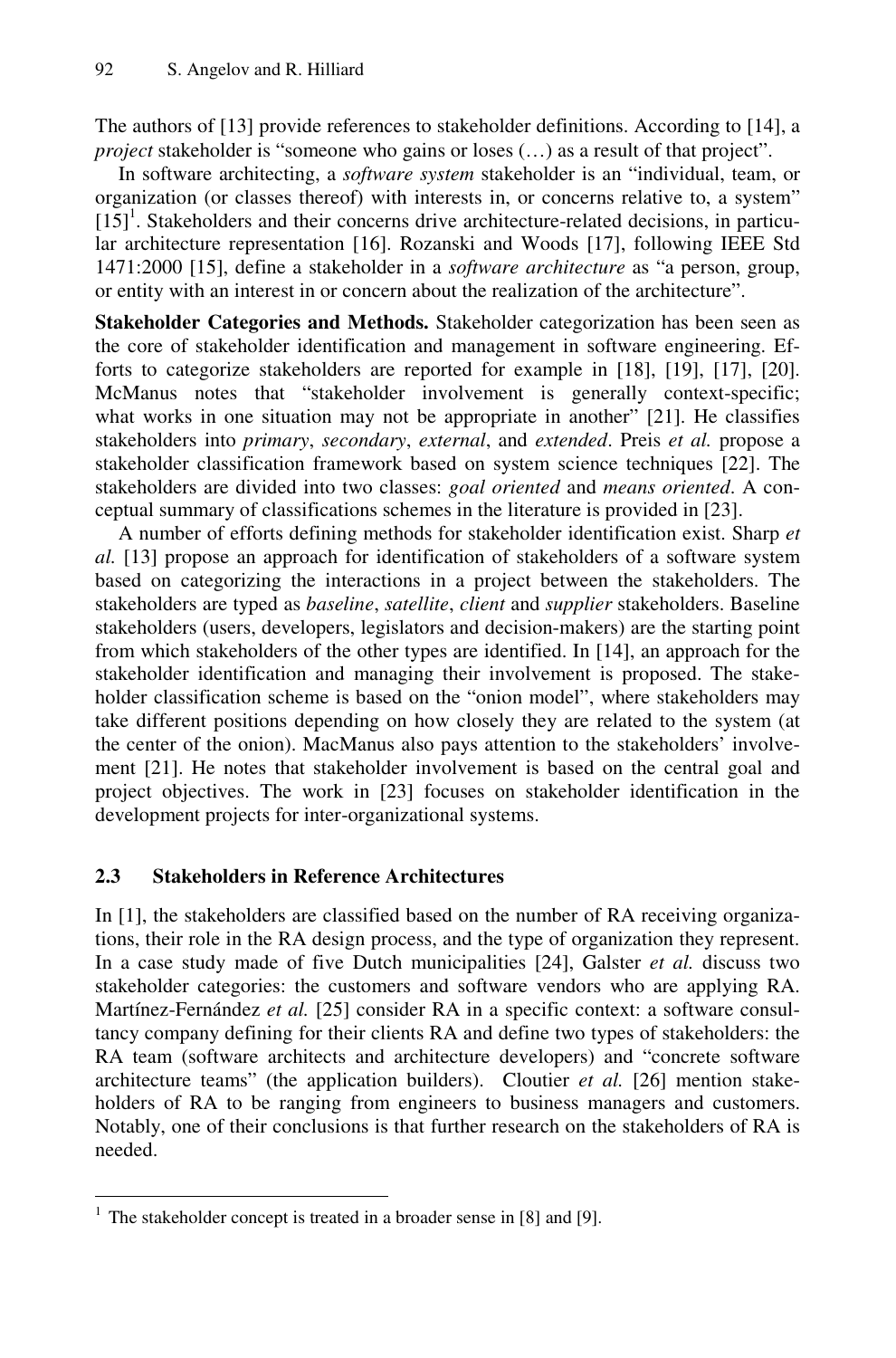## **3 An Approach for RA Stakeholder Analysis**

From the literature overview, it can be observed that the term "stakes" presents several ambiguities and that authors search for substitute terminology (e.g., "affect", "interest"). We use the definition from [15]: "A *stakeholder* of a *P* is an individual, team, organization, or classes thereof, with an *interest* in *P*". With respect to the issues at stake, in organizational sciences the broad notion of "organization" (or "projects" within it) is seen as the basic issue. In software engineering the issues at stakes lie in the software system [16], [27], or in the project for its creation [14], [18]. The precise issue at stake, however, is often weakly defined. In architecting, the focus lies on identifying *all stakeholders* whose concerns will influence the architecture [16]. Most efforts focus on providing one or a combination of categorization schemes that facilitate stakeholder identification. Specifically for RA, the stakeholder categories are defined only for specific contexts [24], [28] or in an informal manner [1].



**Fig. 1.** Areas of stakes in software system design and development

**Fig. 2.** Relationship between the stakeholder sets [Venn diagram]

Based on our observations from the literature review, we define a model in which we ascribe to each major sub-process and product of the notional software development cycle an "area" with its stakeholders (see Fig. 1). The "stakeholder areas" cover all the entities with an interest in the specific process or product. The "system stakeholders" (*stS*) include stakeholders with developmental, technological, business, etc. influences (as defined in [16]). The "development process stakeholders" (*stSdev*) are the stakeholders of the development process. The "SA design stakeholders" (*stSAde*) are those with concerns about the design process (architects, project leaders, project managers, etc.). Obviously, an entity may be a stakeholder in several of the stakeholder areas (see Fig. 2). The model in Fig. 1 is inspired by the approach of [5] and our observation that the issues at stake need to be well-defined – we focus on the elements of a project, i.e., main processes and products.



**Fig. 3.** Areas of stakes in the case of RA, usage decoupled  $(S_2)$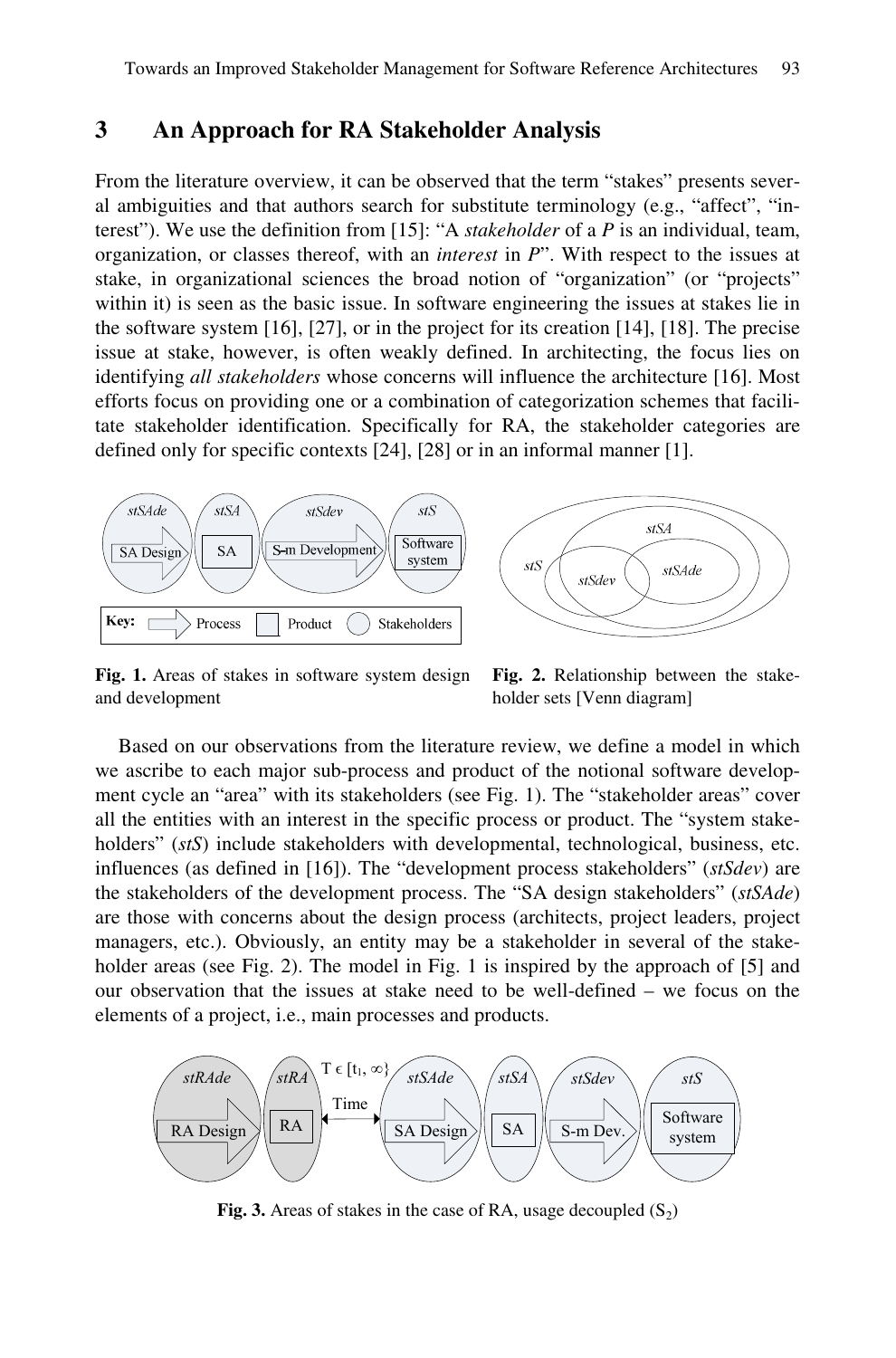The process of elaborating a reference architecture is conceptually comparable to the process of SA elaboration. Therefore, we extend the initial model with the corresponding RA sub-process and product (see Fig. 3, time gap is explained in Section 4). The stakeholders of the RA design process (*stRAde*) and the RA (*stRA*) are the new elements in the scenario and are the focus of our research. We also investigate if stakeholder management in the other elements changes when a RA is used.

# **4 Specifics of RA in Stakeholder Management**

In this section, we identify the specifics  $(S_i)$  of stakeholder management for RA contrasted with SA. The set of specifics was defined by studying and analyzing publications on RA (e.g., [2], [3], [25], [26], [28], [29]).

Looking at the types of purposes and goals of a RA design discussed in [3], [26], [28], (e.g., "decrease development costs", "speed up projects", "standardization"), we observe that they are predominantly stemming from *stSAde* and *stSdev*. In the case of SA, the purposes and goals of architecting are defined by a balance of design, development, and system drivers. These concerns are also relevant for a RA design, but they are not defining the purpose and goals of a RA design.

*S1 (New concerns, New dominant drivers):* The purpose of a RA is typically targeted towards *stSAde* and *stSdev*.

*Consequences:* The incentives for getting involved in a RA design project for requirements elicitation and architecture evaluation may be lower for the *stSA* who are neither *stSAde* nor *stSdev*. At the same time, the *stSAde* and SA-interested part of the *stSdev* become the main beneficiaries of the effort. For the *stSAde*, this implies changes in their roles, as they become *consumers* of the effort, while previously their role was in *producing* a SA. Furthermore, the new purposes require the involvement of new (not typical for SA) *stRA*. For example, standardization purposes can lead to the introduction of *standardization organizations* [29]. Cost reduction and project efficiency concerns may arise from the interests of higher management levels (e.g., *program managers, governance bodies*) and *enterprise architects*.

*S2 (Usage Decoupled):* The RA design and its usage may be separated with a substantial period of time, often unknown at design-time (see Fig. 3). In certain scenarios, a RA may be defined without any specific planned usages.

*Consequences:* The decoupling of usage from design means that concerns that need to be reflected in the RA will come from stakeholders not seeing directly the results of their inputs. This allows us to distinguish *actual* (where RA usage is planned) and *potential stRA* (where the RA usage is not planned). Involvement and retention of the *potential stRA* may be difficult due to insufficient motivation.

*S3 (Multiple Applications):* RA have a scope, i.e., they are intended to be applied multiple times in different cases (see Fig. 4, where we indicate the possible multiorganization application scenario with dashed lines).

*Consequences:* The multiple application contexts (potentially, across multiple organizations) of a RA mean that the stakeholders for the application of a RA can differ per application case. In the situations of very high (or unlimited) number of application contexts, across multiple organizations, not all stakeholders can be involved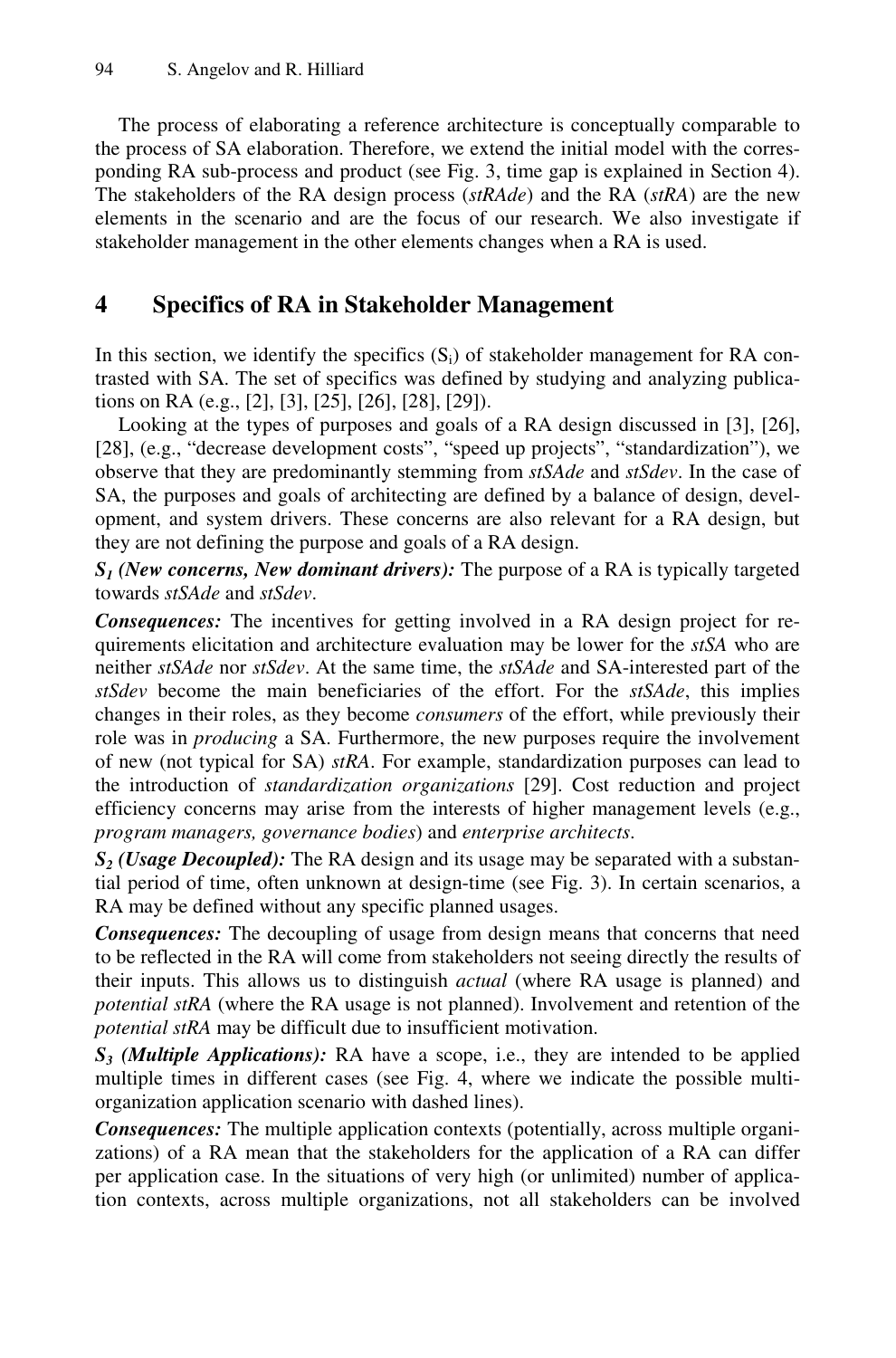

**Fig. 4.** Multiple applications of RA  $(S_3)$  and design organizations  $(S_4)$ 

and choices need to be made. To indicate the multiple application contexts, we refer to the stakeholders of an eventual system *i* targeted by a RA as *stSi*, *stSdevi*, *stSAi*, *stSAdei*.

*S4 (Cross-organizational design):* The design of RA can be of cross-organizational nature, i.e., a RA may be designed by several, independent organizations (see Fig. 4).

*Consequences:* A cross-organizational effort puts the organizations involved in a RA design in a complex communication and management situation. Different organizations may have different policies, rules, and strategies, leading potentially to conflicts with the concerns of other stakeholders and the selection of the design organizations is challenging. To tackle these problems a *coordination (management) body* of some type may be introduced.

*S5 (Long-life):* A RA is an investment. It is intended to be applied over a period of time in which the initial investment will pay out. A RA has a life beyond the life of individual systems.

*Consequences:* The longer life of RA means that the *stRAde* need to remain active after the initial design and ensure RA evolution for the time the RA is intended to be maintained (leading to a more complicated management of the *stRAde* involvement).

*S6 (Abstract):* Because RA are to be applied in multiple contexts, they are typically defined at a higher level of abstraction, where specific choices are deferred.

*Consequences:* RA may be harder to understand, use, and communicate due to this increased abstractness. This may lead to an inability to (properly) apply a RA by its users, frustration, criticism, etc. This may be the cause for stakeholders abandoning or not (fully) engaging in RA application projects.

The specifics identified by us have not been addressed in the software engineering and architecting literature on stakeholder management reviewed in Sections 2.2 and 2.3. Based on the consequences of the specifics, we have made a number of observations on the *stRA* and *stRAde*, which we summarize in Table 1.

| <b>Stakeholders of RA</b>                                                                                                      | <b>Source</b>   |
|--------------------------------------------------------------------------------------------------------------------------------|-----------------|
| A stRAde is a stRA.                                                                                                            | definition      |
| The stSA <sub>i</sub> and stSA <sub>de<sub>i</sub> of an eventual system i targeted by the RA are <i>potential</i> stRA.</sub> | $S_1, S_2, S_3$ |
| For RA with efficiency goals, higher management roles (program managers, enterprise                                            | $S_1$           |
| architects) are $stRA$ . For RA with standardization goals, standardization bodies are $stRA$ .                                |                 |
| For stRAde from multiple organizations, a coordination body may be a stRAde.                                                   | S4              |
| $stRAde$ may be $stSAde_i$ in order to obtain feedback on the RA and evolve it.                                                | S,              |

**Table 1.** Observations on the stakeholders of RA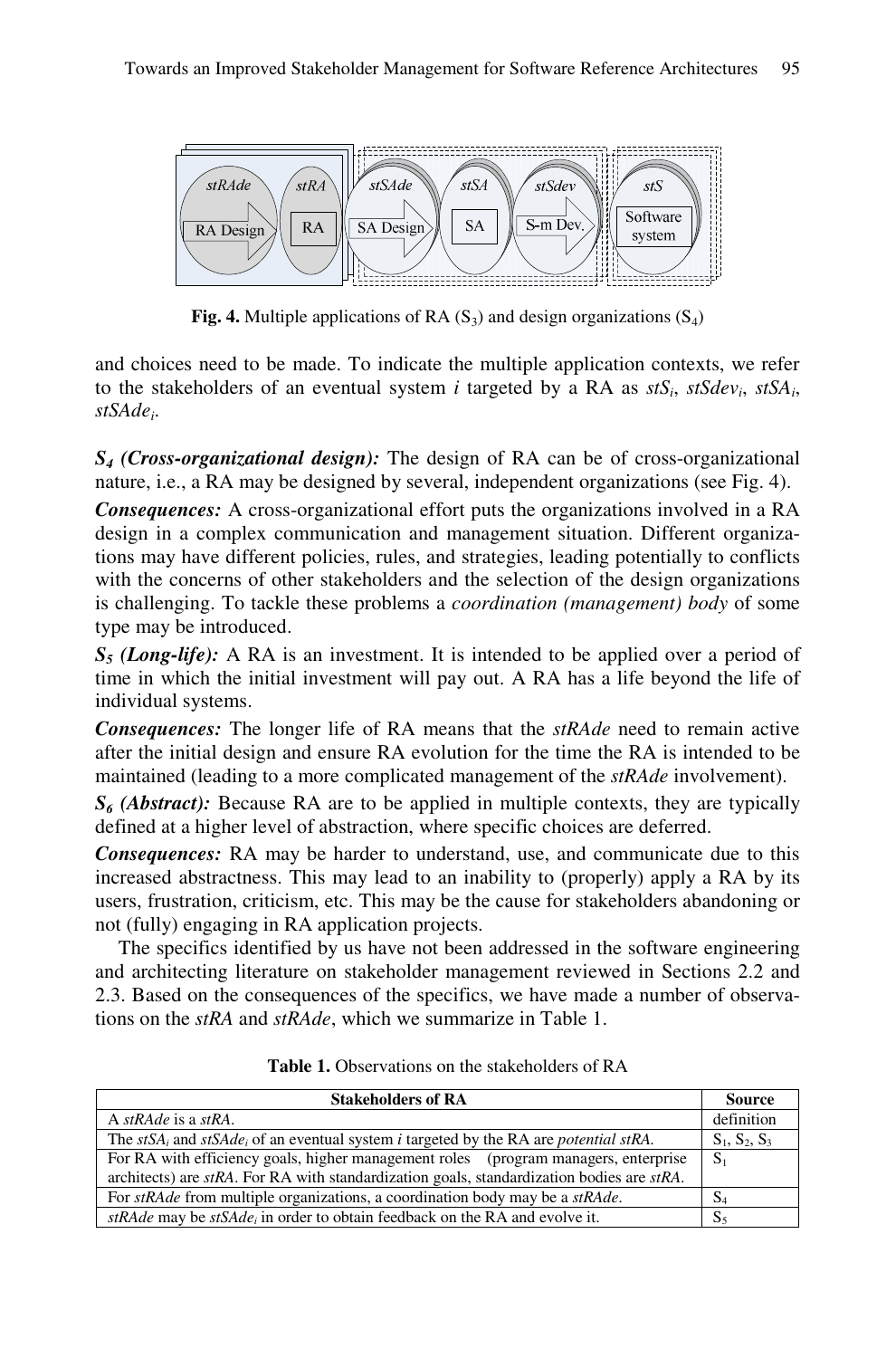### **5 Validation and Conclusions**

As initial steps in establishing the validity of the specifics identified, we have studied two well-documented RA: RASDS [30] and ESDS RA [31]. We sought evidence to demonstrate the existence of the specifics. Both the Reference Architecture for Space Data Systems (RASDS) [30] and the Earth Science Data System Reference Architecture ESDS [31] exemplify all specifics, except for  $S_4$  in ESDS due to the singleorganization application scope of the RA. Next, we validated the specifics for completeness. Our approach is to study "framework papers" that define the fundaments of RA and which were not used in our initial analysis. We have considered [26] and [32] for this purpose, where [26] focuses on the RA purposes, contexts, and processes and [32] on the RA elements making them complimentary in covering the RA landscape. As a result from this step, we have identified the omission of the "evolution" of RA, which has led to the addition of  $S_5$  to our list of specifics.

Therefore we conclude that the six specifics of RA identified do exist. Their critical role for stakeholder management can be traced back in their relation to the problems reported in [3]. Existing literature on stakeholder management in system architecting does not provide direct solutions for these specifics. We conclude that a dedicated method for stakeholder management for RA is desired. The results presented in this paper are a first step towards such a method.

#### **References**

- 1. Angelov, S., Grefen, P., Greefhorst, D.: A Framework for Analysis and Design of Software Reference Architectures. Inf. and Soft. Technology 54(4), 417–431 (2012)
- 2. Angelov, S., Trienekens, J.J.M., Grefen, P.: Towards a Method for the Evaluation of Reference Architectures: Experiences from a Case. In: Morrison, R., Balasubramaniam, D., Falkner, K. (eds.) ECSA 2008. LNCS, vol. 5292, pp. 225–240. Springer, Heidelberg (2008)
- 3. Angelov, S., Trienekens, J., Kusters, R.: Software Reference Architectures Exploring Their Usage and Design in Practice. In: Drira, K. (ed.) ECSA 2013. LNCS, vol. 7957, pp. 17–24. Springer, Heidelberg (2013)
- 4. Freeman, R.E.: Strategic Management: A Stakeholder Approach. Pitman, Boston (1984)
- 5. Mitchell, R., Agle, B., Wood, D.: Toward a Theory of Stakeholder Identification and Salience: Defining the Principle of Who and What Really Counts. Academy of Management Review 22(4), 853–886 (1997)
- 6. Project Management Institute, A Guide to the Project Management Body of Knowledge (PMBOK Guide), 4th ed. Project Management Institute Inc., Pennsylvania (2008)
- 7. Preble, J.: Toward a Comprehensive Model of Stakeholder Management. Business and Society Review 10(4), 407–431 (2005)
- 8. Parent, M., Deephouse, D.: A Case Study of Stakeholder Identification and Prioritization by Managers. Journal of Business Ethics 75, 1–23 (2007)
- 9. Cappelen, A.: Two Approaches to Stakeholder Identification. Ethics and Economics 2(2), 1–9 (2004)
- 10. Vos, J., Achterkamp, M.: Stakeholder Identification in Innovation Projects Going Beyond Classification. European J. of Innovation Management 9(2), 161–177 (2006)